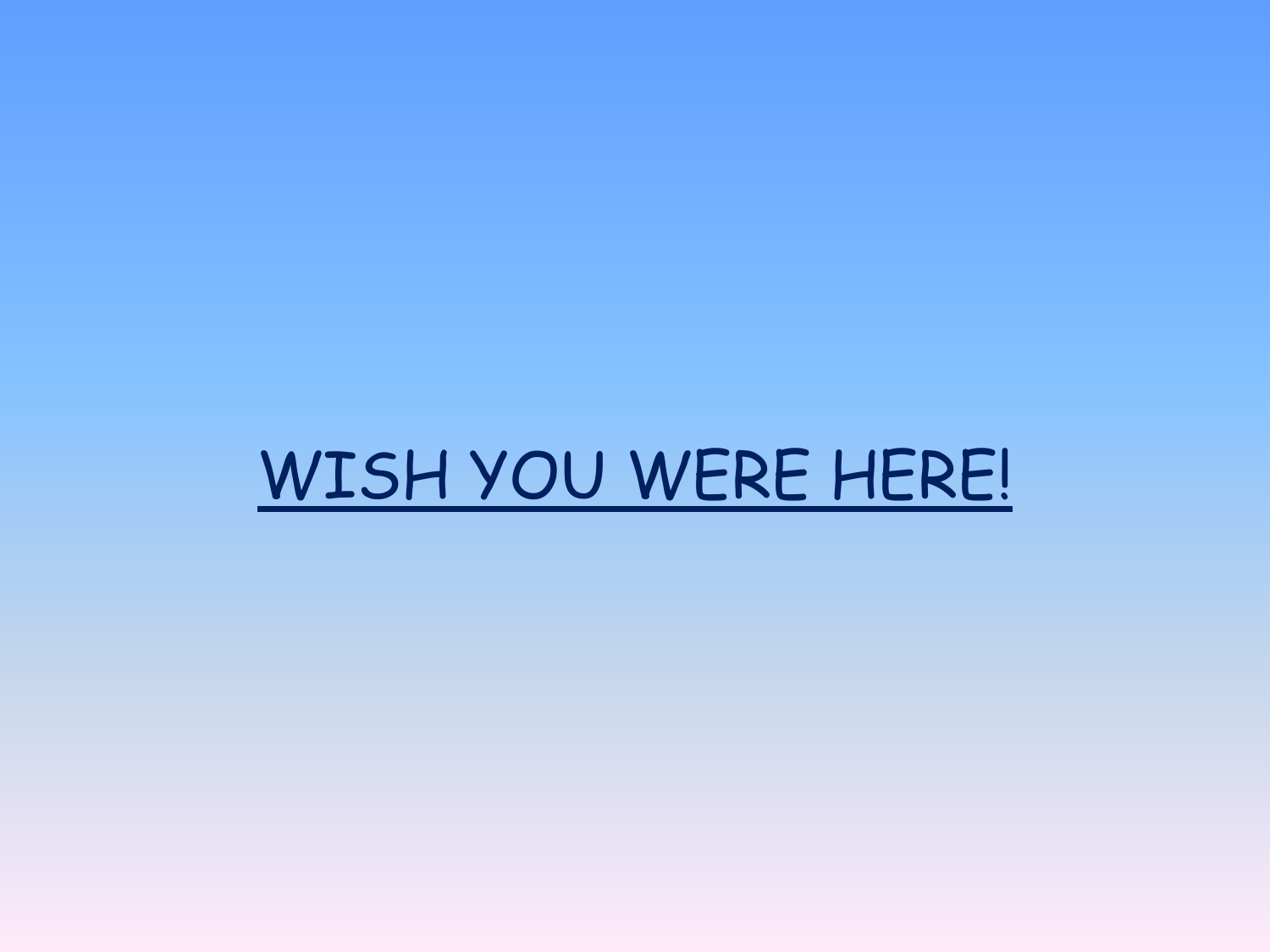

**Colin & Jean Brenchley** – Immediately following the reunion at Portsmouth in September 2006 we travelled to Heathrow to join our flight to New York for a 6 day city break. I had almost visited NY in 1975 whilst in Norfolk VA, but although I had a reservation booked for a 2 day visit for £25; work got in the way and I never did visit NY. So 30 years later found us in NY – me to enjoy photographing the sights and Jean attempting to visit as many theatres on 42nd Street/Broadway as possible. The pictures show Jean on the Brooklyn Bridge with Manhattan in the background. The other shot was taken on the 85th floor of the Empire State Building

**John & Dorothy Woolgar** are lucky enough to be closer to South America than most of us! Living in Bermuda has it's benefits, it's tough but someone has to do it! Machu Picchu is some 14000ft up in the Andes – We did not take the Inca Trail – we did it the easy way arriving at Machu Picchu by coach with a group of friends and timed it well as there were not many people at the site. The insert, taken in Ecuador, shows us both straddling the Equator with one foot in the Northern hemisphere and the other in the southern hemisphere! This was taken after we had done the trick of balancing an egg on end which can only be done on the exact equator line!

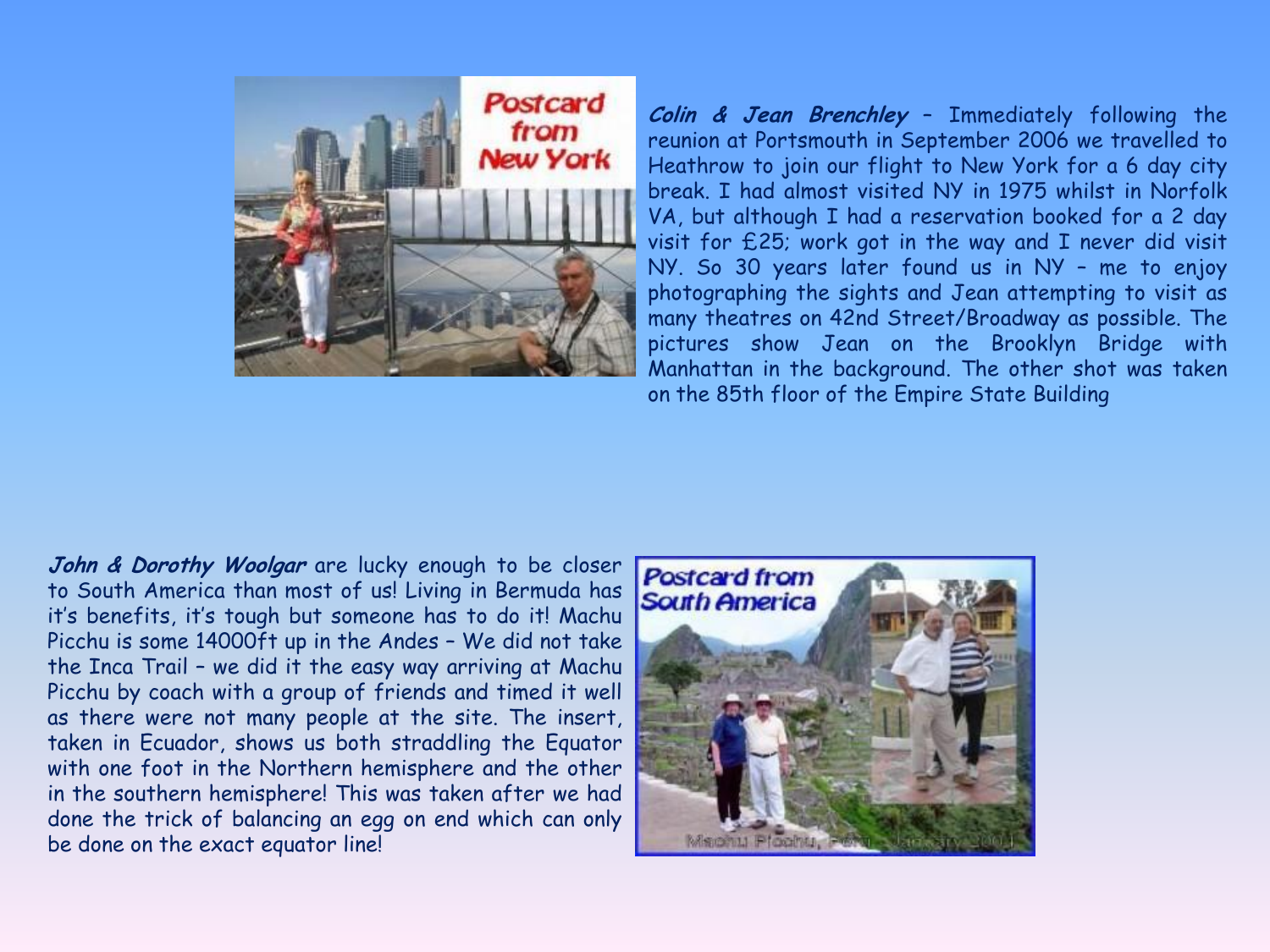

**Phil & Val Gillett** enjoyed a holiday at Sao Rafael, just outside Albufeira following their Wedding

**Jean & Colin Brenchley**. The tour of Japan in September 2007 included visits to Tokyo,Hakone, Takayama,Kyoto and Hiroshima. Jean is seen on the island of Miyajima and Colin in front of the Castle at Matsumoto.

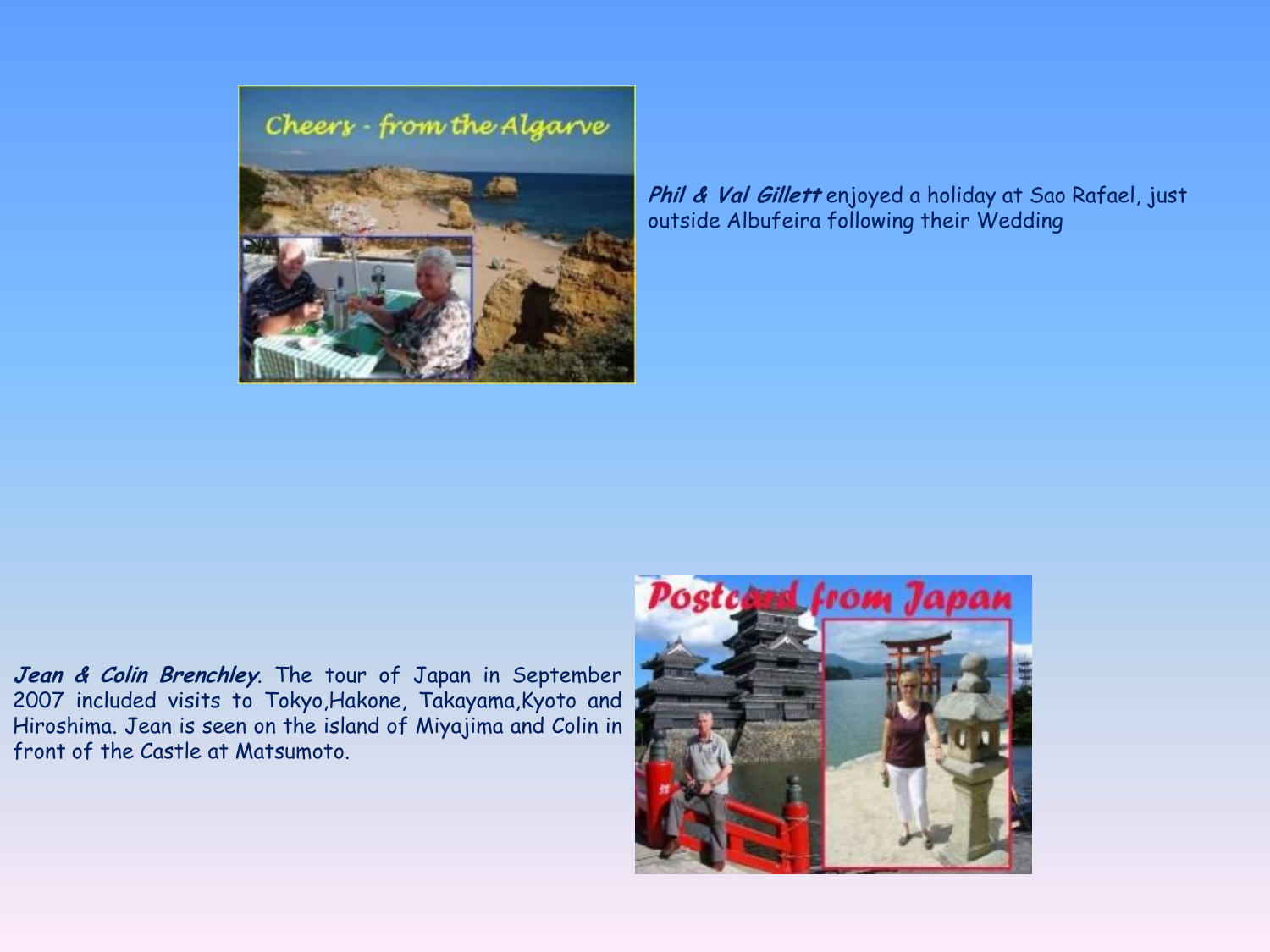**Canada & Hawaii** – Another cloudobservers couple who both served in the Met branch – Michael and Joyce Johnson. Seen here on the Athabascan Glacier in Canada in 2007. They followed this by a visit to Hawaii (Diamond Head is in the background)





**MEXICO** – John and Dorothy Woolgar recently toured through Mexico, Guatemala and Belize visiting Mayan ruins at Chichen Itza in Mexico and climbed the ruins at Tikal and Yaxha in Guatemala and Caracol in Belize.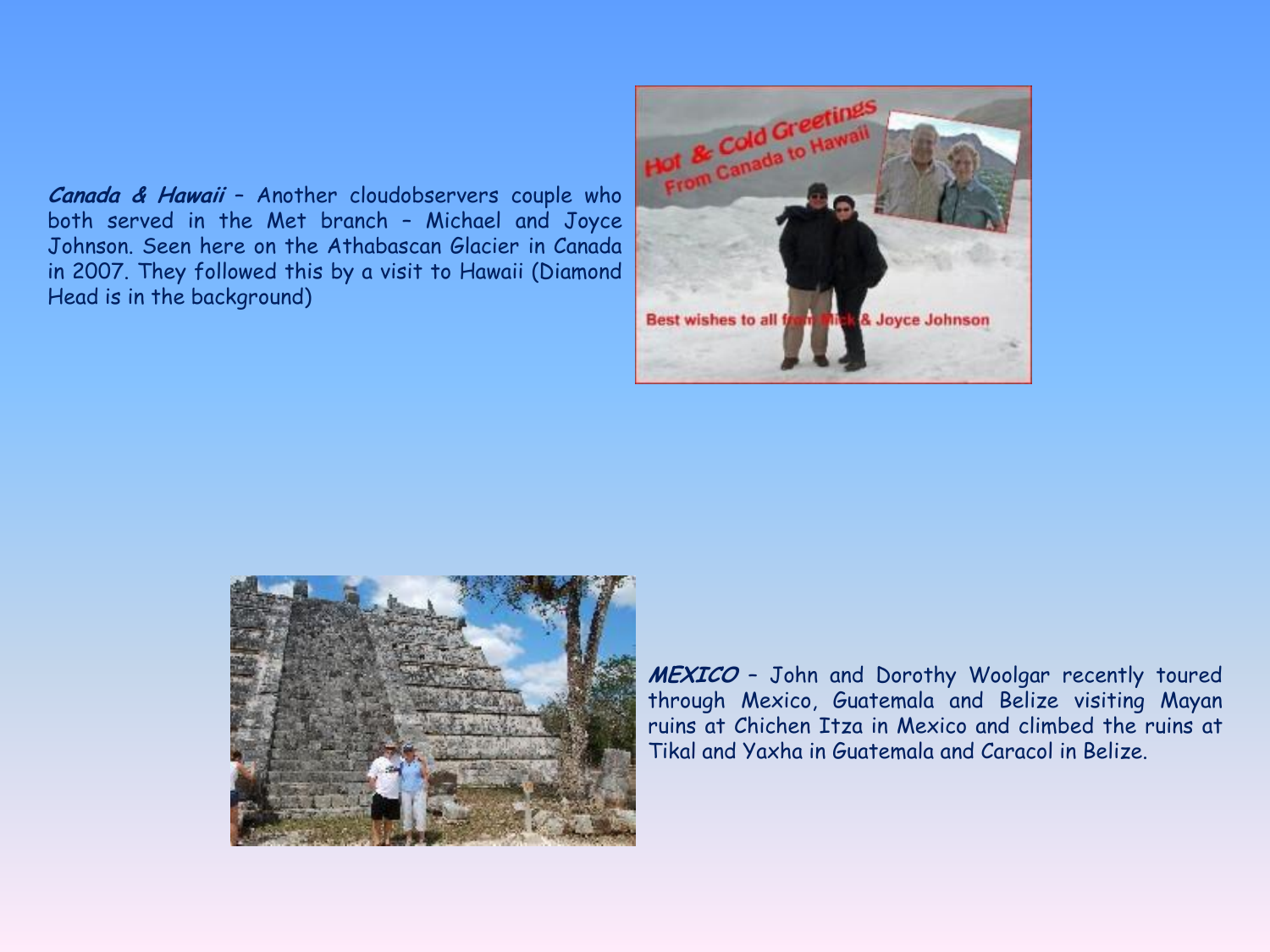

**SCANDINAVIA – Colin and Jean Brenchley** crossed the Arctic Circle and visited the most northern part of Europe at the Nordkapp in Norway (latitude 71 degrees 10 minutes North). Sleeping was strange at this latitude as we were in continuous daylight, 24 hours a day for 10 days. The weather changed from 32 deg C at Stockholm and Helsinki falling to 01 deg C with a fresh to strong wind with rain at Nordkapp. Before reaching Nordkapp there was snow observed at Saariselka in Finland on the evening of July 2nd. We did, however, manage to photograph the Midnight Sun on several occasions with pictures being taken at 1 o'clock in the morning!

**Ireland** - Liz Deley writes, while visiting Ireland this summer on our way to Innishannon Steam Rally I managed to catch up with Ann Curran nee Gwilliam (Seahawk 1969 – Daedalus 1973) and her husband. We just managed to catch them as they were about to leave on a walking weekend in Donegal. I think I last saw them in Elgin main street while I was with other Lossie friends nearly 40 years ago!We were also going to the far Northwest as I wanted to see Black Sod Point and not just their weather to be plotted on the Ship Board at 3-hourly intervals. Liz sent the photograph above. Anybody remember the Station Number?

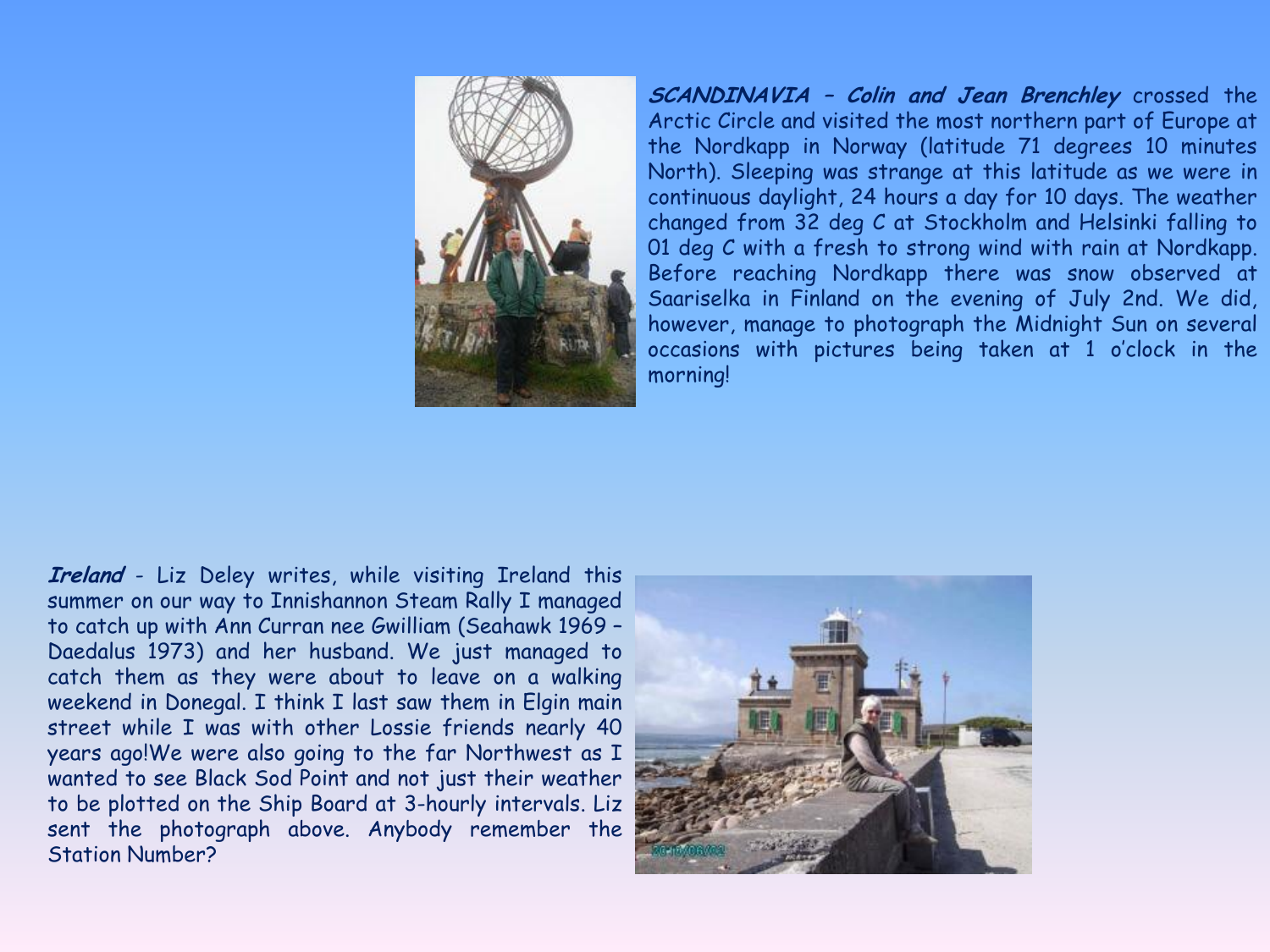**USA – September 2010 – Colin and Jean Brenchley** were travelling around Arizona at the same time as Liz and John Deley visiting the Hoover Dam the week before. Landing in Las Vegas on the 4th September where an "Extreme Weather Warning" had been issued for the temperature which was 107 deg F on landing.





**USA – Liz and John Deley** visiting the USA had to put a fleece on in the hills of Yellowstone then had temperatures of over 100F at the Hoover Dam on Lake Mead in Arizona during September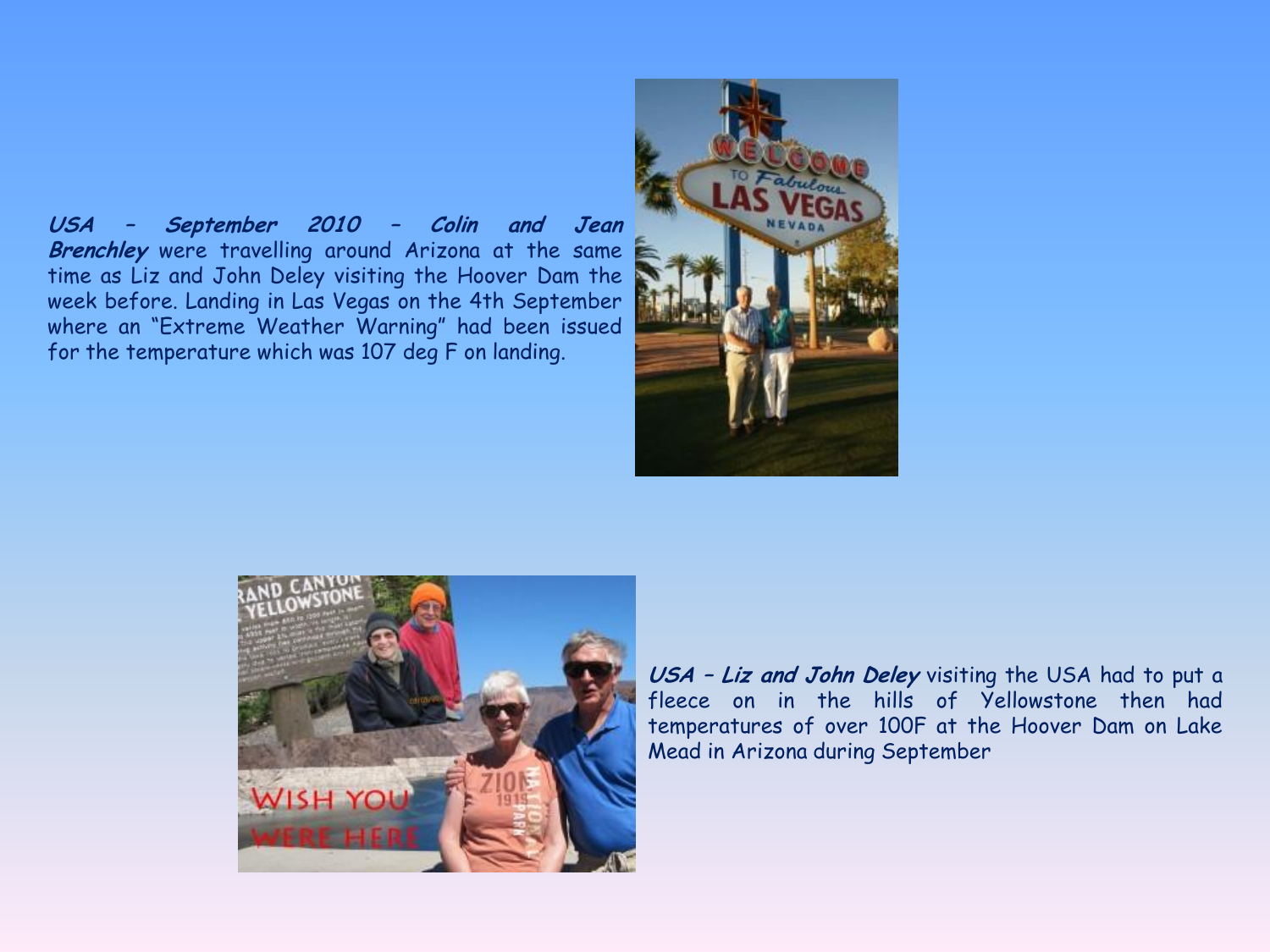

**Germany – Peter and Mairi Squibb –**Others may have been stranded, but not Peter and Mairi Squibb, these intrepid travellers managed to spend the pre-Christmas weekend in Cologne visiting the Christmas Markets – they managed six out of the seven. The journey by Eurostar was uneventful and only an hour late in both directions, not bad considering the problems and delays others suffered. By all accounts it was just as cold in Germany but keeping warm was not an issue with frequent stops for Glühwein! Just to keep out the cold you understand.